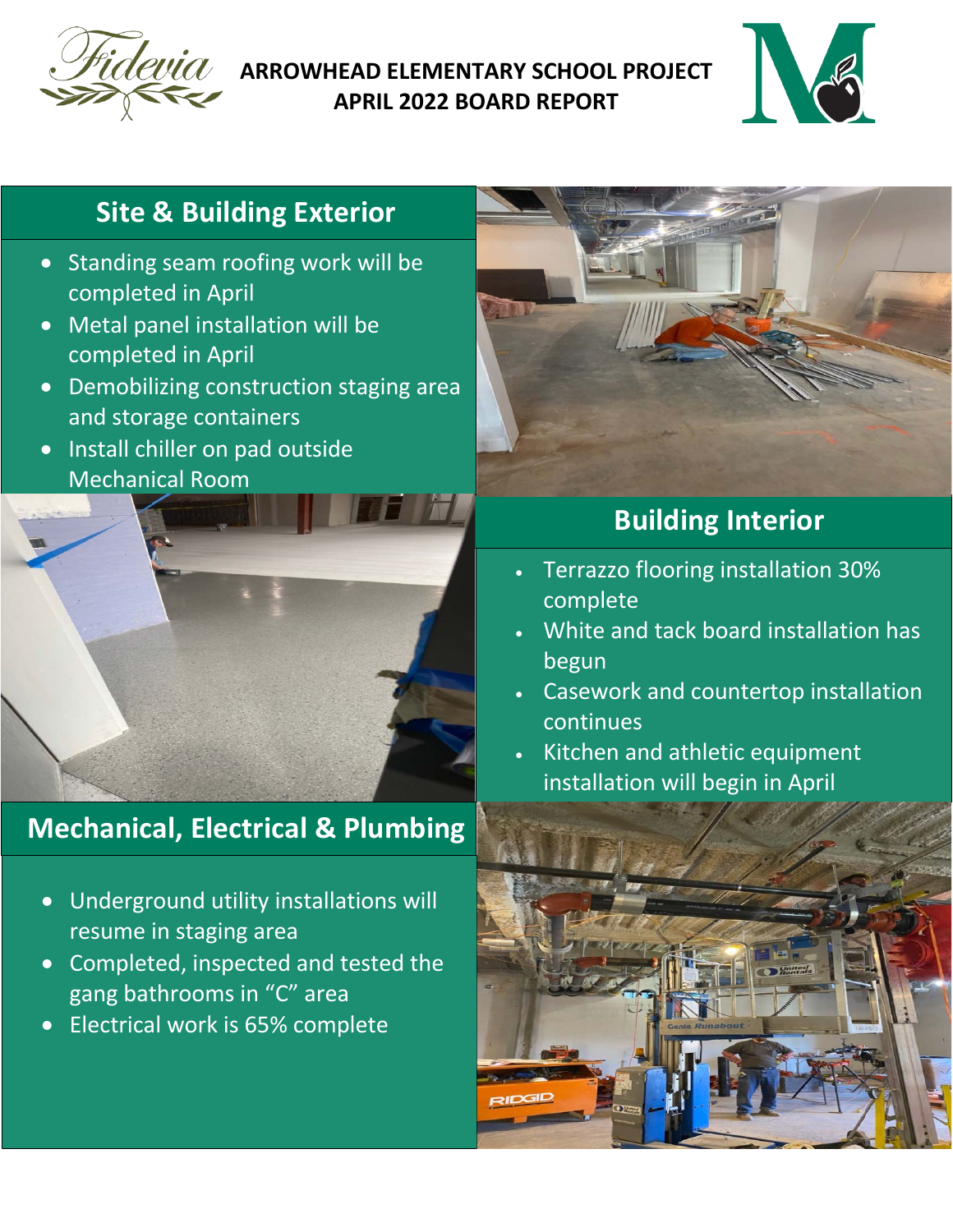



#### **Upcoming Work – April 2022 – May 2022**

- Underground utility installations will resume
- Elevator delivery and installation
- HVAC equipment startup
- Flooring installation in classrooms will begin on  $2^{nd}$  floor
- Begin Terrazzo flooring at  $1<sup>st</sup>$  floor

| <b>BUDGET</b><br><b>Change Order Status (Based on Change Orders Approved to Date)</b> |                       |                                              |                     |                                                      |  |  |
|---------------------------------------------------------------------------------------|-----------------------|----------------------------------------------|---------------------|------------------------------------------------------|--|--|
| Contractor                                                                            | <b>Bid Award Amts</b> | <b>App Change</b><br>Orders as of<br>4/13/22 | <b>Current CO %</b> | <b>Current Revised</b><br>Contracts as of<br>4/13/22 |  |  |
| E.R. Stuebner                                                                         | \$15,701,000.00       | \$119,153.20                                 | 0.75%               | \$15,820,153.20                                      |  |  |
| Cedar Electric, Inc.                                                                  | \$3,461,000.00        | --                                           | $0.00\%$            | \$3,461,000.00                                       |  |  |
| Trefz Mechanical, Inc. (PC)                                                           | \$1,524,067.00        | \$166,731.60                                 | 0.9%                | \$1,690,798.60                                       |  |  |
| Trefz Mechanical, Inc. (MC)                                                           | \$3,467,844.00        | --                                           | 0.00%               | \$3,467,844.00                                       |  |  |
| <b>Total Contract Amounts</b>                                                         | \$24,153,911.00       | \$285,884.80                                 | 1.1%                | \$24,439,795.80                                      |  |  |

| <b>BUDGET</b><br><b>Pending Change Orders</b> |                  |                                                                                                                                                                             |                  |               |  |  |
|-----------------------------------------------|------------------|-----------------------------------------------------------------------------------------------------------------------------------------------------------------------------|------------------|---------------|--|--|
| Contractor                                    | Change<br>Order# | <b>Description of Work</b>                                                                                                                                                  | <b>CO Amount</b> | <b>Status</b> |  |  |
| E.R. Steubner                                 | GC 05            | Cut in and install rail and portal curbs<br>which are an additional requirement of the<br>Roof Top Equipment manufacturer                                                   | \$7,984.10       | For Review    |  |  |
| E.R. Steubner                                 | GC 07            | Additional work related to ASI-011 to<br>adjust the grading and paving at the new<br>bus entrance as required by the water<br>company                                       | \$101,411.35     | For Review    |  |  |
| E.R. Steubner                                 | GC 08            | Relocate the water meter pit and revise<br>associated installed piping to<br>accommodate the water company                                                                  | \$37,203.85      | For Review    |  |  |
| E.R. Steubner                                 | GC 09            | Provide additional 4" water service pipe to<br>the building to separate the sprinkler<br>service from fire hydrants to accommodate<br>the water company/low pressure issues | \$63,348.85      | For Review    |  |  |